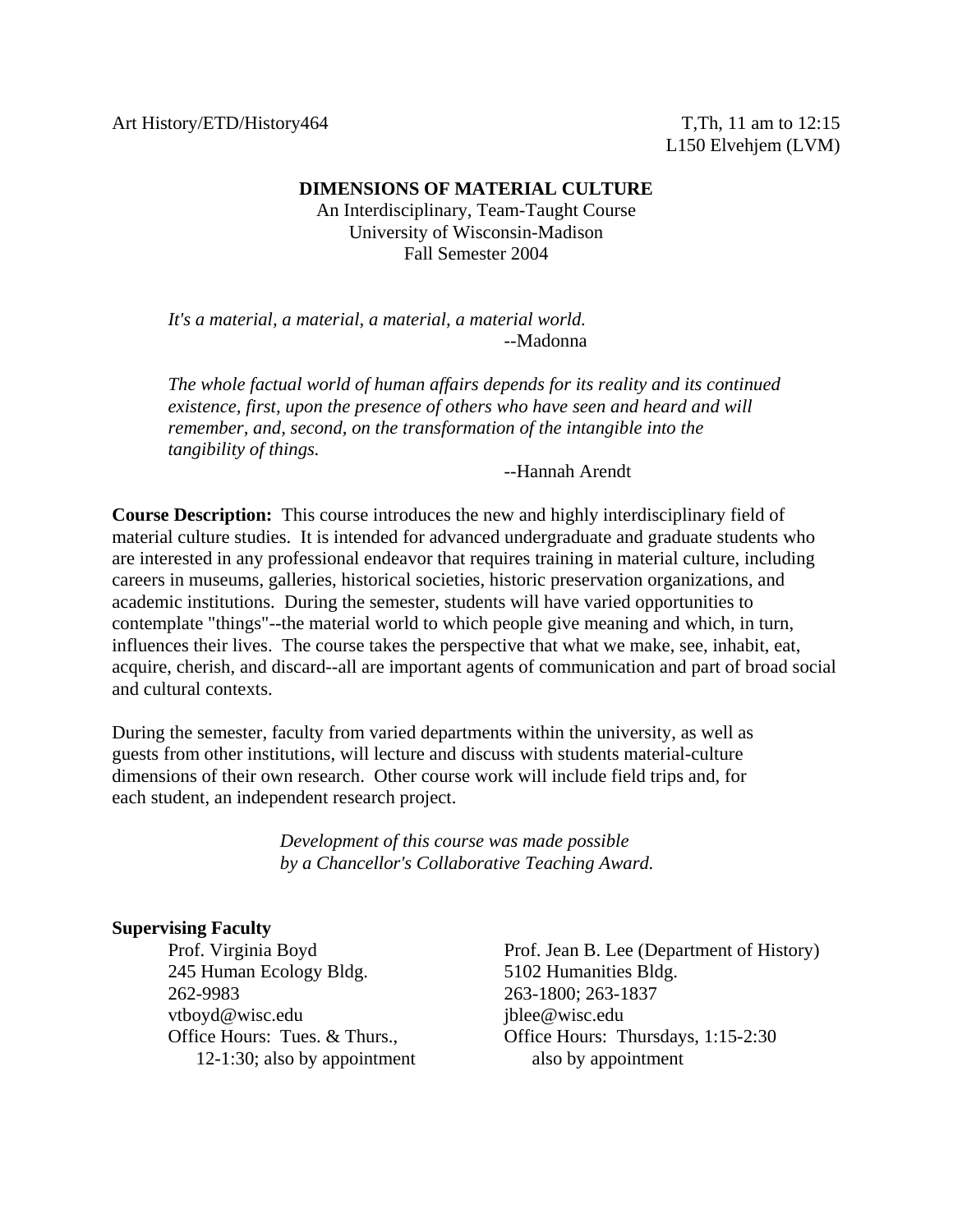### **COURSE REQUIREMENTS & EVALUATION:**

### **Class Participation (30%):**

*Students are expected to attend class regularly and to participate actively in discussions.*  Class absences are discouraged and must be explained to one of the professors in advance.

**Assigned Readings:** All assigned readings are available in PDF format via each student's UW portal (http://my.wisc.edu/portal, then go to the following links: Academic/Library/ Reserve).

> *Students are* e*xpected to come to class fully prepared to discuss the readings on the days they are assigned.*

### **Written Work:**

1. *Doing-Seeing-Writing Notebook (35%):*Each student will keep a loose-leaf binder, in which to accumulate typewritten copies of responses to assigned readings and designated lectures. Through these writings, you will enhance your ability to analyze, succinctly summarize, and recall scholarly materials, as well as create a readily accessible compilation of course work.

Synopsis of each assigned reading. On the day that each reading, or set of readings, is assigned (see the Class Schedule), bring to class a typewritten synopsis of each item. In no more than 200 words for each reading, state the author(s)' major argument (interpretation) and evaluate it. What does the reading tell you about material culture? Does it relate to other assignments and/or the lectures, and, if so, in what way(s)?

Synopsis of Designated Lectures: Members of the class will receive a list of relevant lectures (and related exhibits) scheduled on campus during the current semester. In lieu of the regularly scheduled class time, we will attend at least one such event, for which each student will write a synopsis of what s/he observed and learned; keep in mind the questions asked in the preceding paragraph.

- 2. *Material Culture Case Studies (35%):* In consultation with either Professor Boyd or Professor Lee, each student will develop an independent research projected related to her/his area of academic specialization or interest.
	- No later than Consult with Professor Boyd or Lee about possible topics for your Sept. 30 Case Study. For this you will need to schedule an appointment.
	- Oct. 28 Annotated bibliography, or resource list, due. This should be an exploration of all sources you have identified and examined which promise to be useful your research project. For printed items, give the complete bibliographic citation for each. For objects or collections of objects, cite the location for each. If you conduct an interview, name the person, location, and date of the interview. In addition, state why each source appears useful for your topic.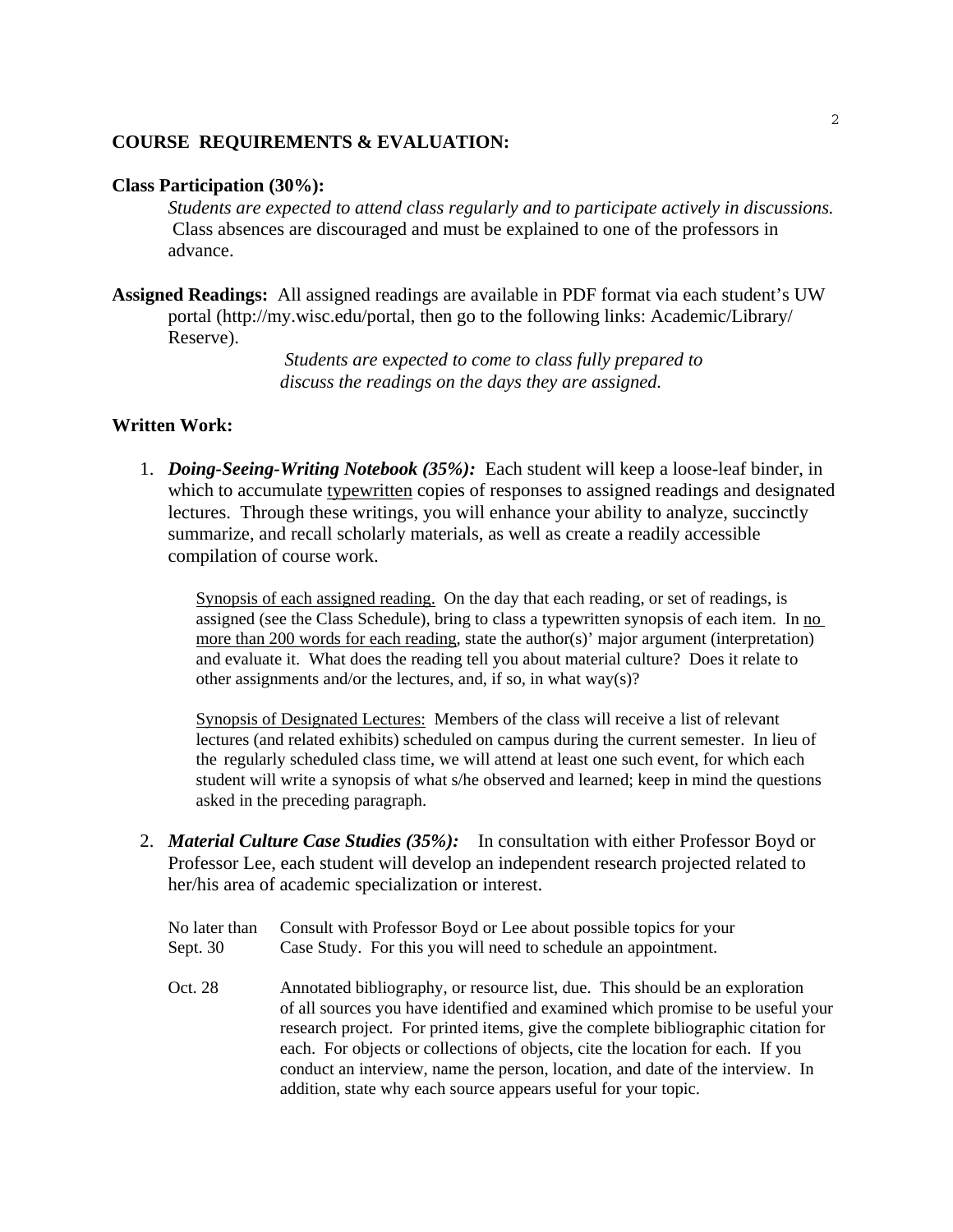| Nov. 30-<br>Dec. 14 | Graduate students will offer a 20-minute class presentation about their research<br>projects (schedule to be arranged). |
|---------------------|-------------------------------------------------------------------------------------------------------------------------|
| Dec. 7              | Undergraduates will present their findings in a typewritten paper due<br>$(2,000-3,000$ words).                         |
| Dec. 14             | Paper due from graduate students (4,000-5,000 words).                                                                   |

# **Grading policies:**

Each project is due on the date it is assigned. Turning work in late will carry a reduction in the assigned grade, so it is best to plan on timely completion. Any student having special needs should make that known to the professors in the first two weeks of classes.

**A Word about Plagiarism:** Copying another's words or ideas without indicating the source is plagiarism, a serious offense. A first offense will result in a grade of F on the assignment. A second offense will result in a grade of F for the course grade.

### **Religious Holidays:**

 According to University policy, any student who expects to be absent from class work because of religious holidays must, within the first two weeks of class, notify the instructor(s) of the specific date(s) on which s/he will be absent. Students bear the responsibility for arranging make-up assignments. If necessary, reasonable limits on the total number of days claimed by any one student will be set.

### **CLASS SCHEDULE—MODULE 1:**

### **THINKING ABOUT MATERIAL CULTURE**

- Sept. 2 Introduction to the Course Virginia Boyd and Jean B. Lee
- Sept. 7 Topic: What Can We Learn from Objects? Readings:
	- [1] Robert Kunzig, "La Marmotta," Discover 23 (Nov. 2002): 33-41.
	- [2] John N. Wilford, "String, and Knot, Theory of Inca Writing," New York Times, Aug. 12, 2003.
	- [3] William B. Hesseltine, "The Challenge of the Artifact," in Thomas Schlereth, Material Culture Studies in America (1982), pp. 93-100.

# Sept. 9 Topic: What is Material Culture? Bring to class: a favorite mug or cup Readings:

[1] Mihaly Csikszentmihalyi, "Why We Need Things," in History from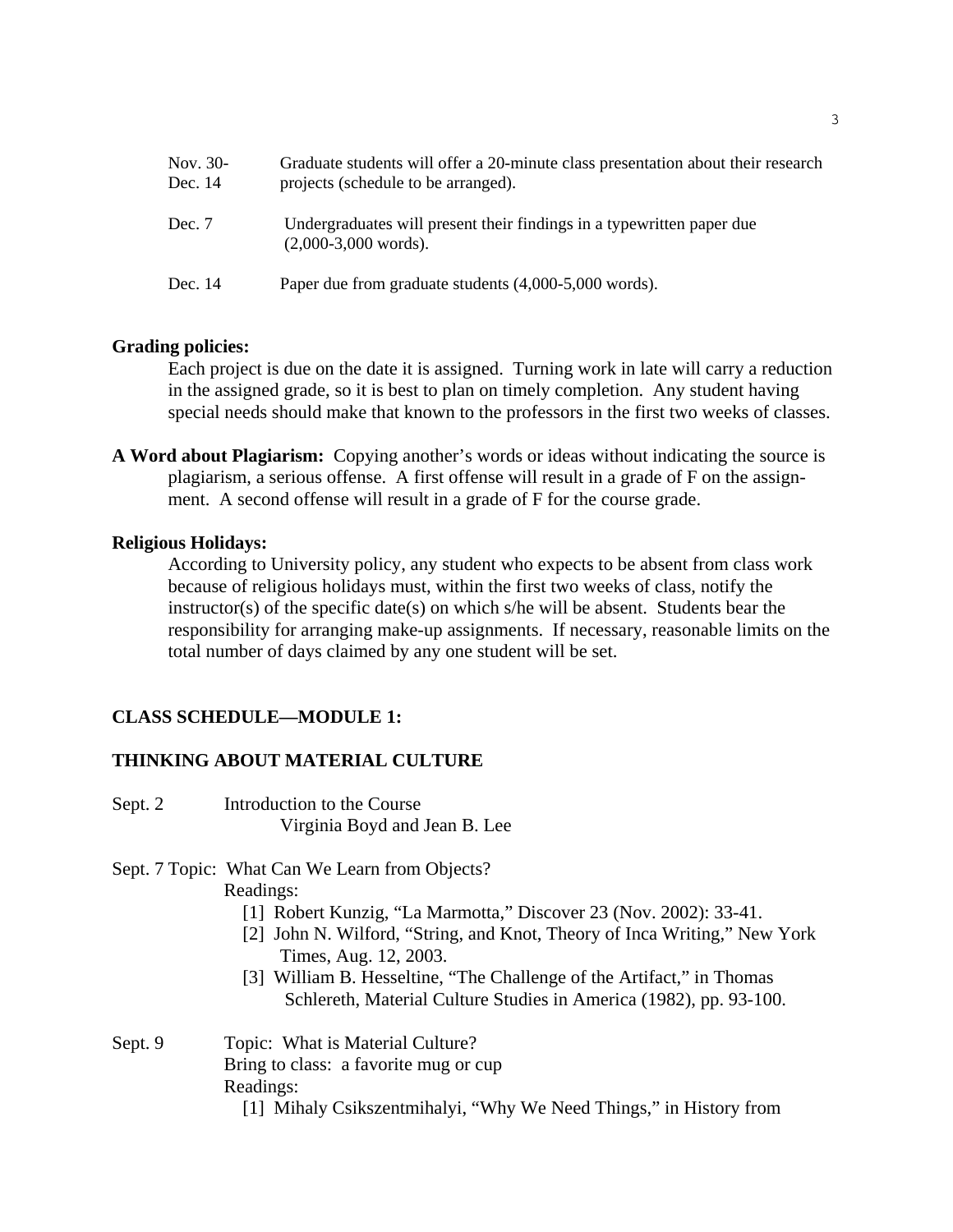Things: Essays on Material Culture (1993), pp. 20-29.

 [2] Jules D. Prown, "The Truth of Material Culture: History or Fiction?" in ibid., pp. 1-19.

# Sept. 14 Topic: Where Does Material Culture Fit as an Academic Field? Readings:

- [1] Daniel Miller, ed., Material Cultures: Why Some Things Matter, chap. 1.
- [2] "Material Culture or Material Life? Discipline or Field? Theory or Method?," in Schlereth, Cultural History and Material Culture, pp. 17-33.
- [3] Steven M. Beckow, "Culture, History, and Artifact," in Schlereth, Cultural History and Material Culture, pp. 114-23.

# **CLASS SCHEDULE—MODULE 2:**

### **MAKING THINGS SPEAK: PRIVATE AND DOMESTIC DOMAINS**

Sept. 16 Topic: Ceramics in America

Ann Smart Martin (Dept. of Art History)

# Readings:

- [1] Ann Smart Martin, "Magical, Mythical, Practical, and Sublime: The Meanings and Uses of Ceramics in America," in Robert Hunter, ed., *Ceramics in America*, 1 (2001): 29-46.
- [2] Martin, "The Role of Pewter as a Missing Artifact: Consumer Attitudes Toward Tablewares in Late Eighteenth-Century Virginia," *Historical Archaeology* 23 (Fall 1989): 1-27.
- [3] Martin, *Makers and Users: American Decorative Arts, 1620-1860, from the Chipstone Collection* (1999)—available online at www.chipstone.org
- Sept. 21 Field Trip: Exhibit of "Raymond Dugan's Bayeux Tapestry,"
	- Place: Design Gallery, Human Ecology Building—**meet at the gallery at the regularly scheduled class time**
	- Reading: Jane Schneider and Annette Weiner, eds., *Cloth and Human Experience* (1989), pp. 2-26.

# Sept. 23 Topic: Analyzing Objects, Part 1 Readings:

- [1] E. McClung Fleming, "Artifact Study: A Proposed Model," *Winterthur Portfolio* 9 (1974): 153-72.
- [2] Laurel Ulrich, *The Age of Homespun: Objects and Stories in the Creation of an American Myth* (2001), chap.

# Sept. 28 Topic: Analyzing Objects, Part 2

### Readings:

- [1] Jules D. Prown and Kenneth Haltman, eds., *American Artifacts: Essays in Material Culture* (2000), pp. 1-27.
- [2] Susan M. Pearce, "Thinking about Things," in Pearce, ed., *Interpreting Objects and Collections* (1994), pp. 123- .